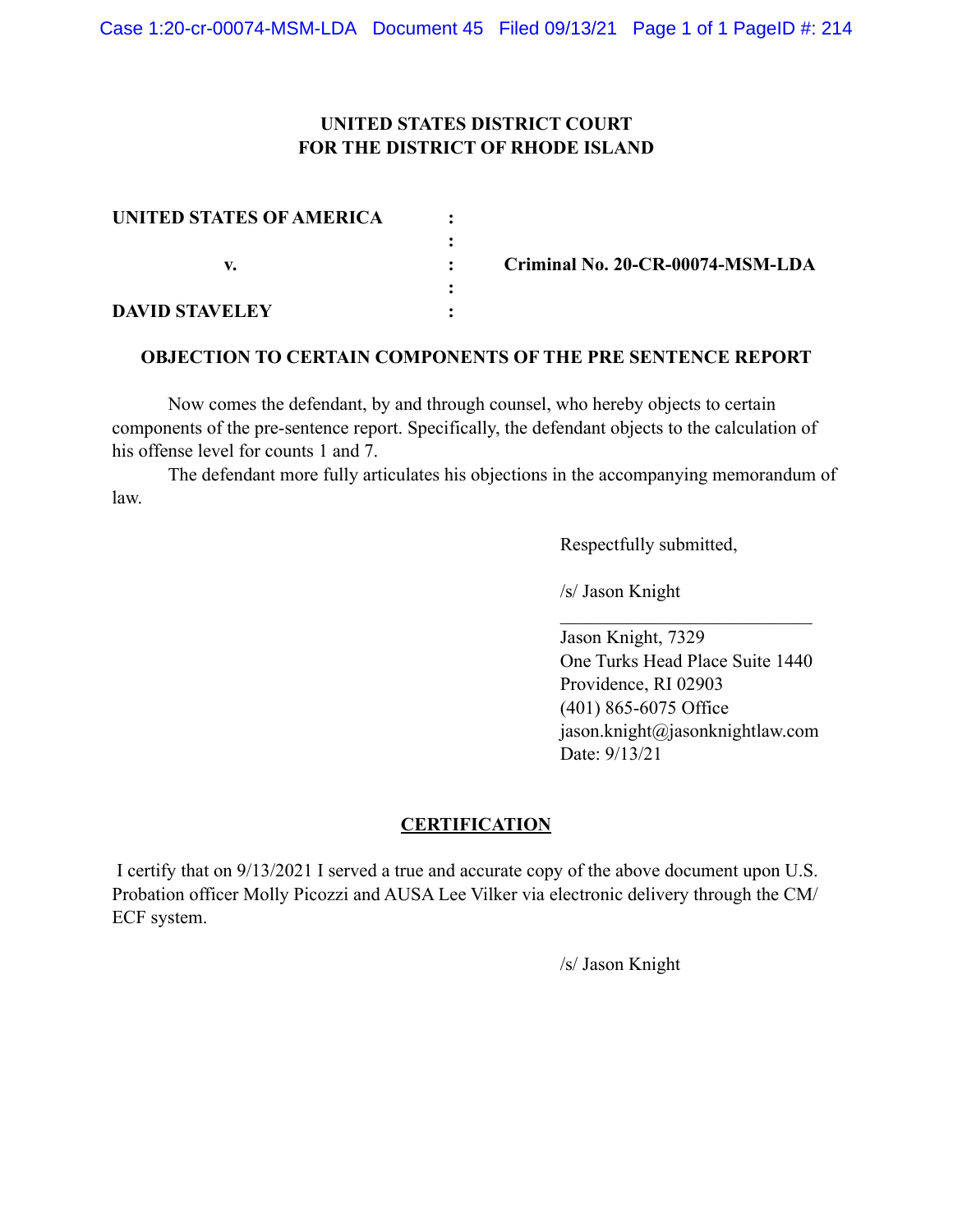## **UNITED STATES DISTRICT COURT FOR THE DISTRICT OF RHODE ISLAND**

| UNITED STATES OF AMERICA |                                   |
|--------------------------|-----------------------------------|
|                          |                                   |
|                          | <b>CR NO. 20-CR-00074-MSM-LDA</b> |
|                          |                                   |
| <b>DAVID STAVELEY</b>    |                                   |

# **MEMORANDUM OF LAW IN SUPPORT OF DEFENDANT'S PRE SENTENCE REPORT OBJECTIONS**

#### **INTRODUCTION**

In this case, the defendant David Staveley pled guilty to a single count of conspiracy to commit bank fraud in violation of 18 U.S.C. § 1349 and failure to appear in court in violation of 18 USCS § 3146. In preparation for sentencing, the Probation and Pretrial Services unit ("Probation" or the "Probation Unit") completed a Pre Sentence Report ("PSR").

In its guideline calculation, probation has omitted a reduction in points for acceptance of responsibility, added points for obstruction of justice, and erroneously added points for fraud in connection with a declaration of a major disaster. Consequently, the guideline calculation for Counts 1 and 7 are inflated. Staveley objects to the calculation.

#### **ARGUMENT**

### **A. Fraud in Connection with a Disaster Declaration**

Probation has invoked 2B1.1(b)(12) to add 2 points to Staveley's calculation on Count 1 for conspiracy. 2B1.1(b)(12) provides that if the offense conduct would be a violation of 18 U.S.C. §1040 then 2 points should be added to the calculation. 18 U.S.C. §1040 provides for criminal penalties for fraud in connection with a major disaster or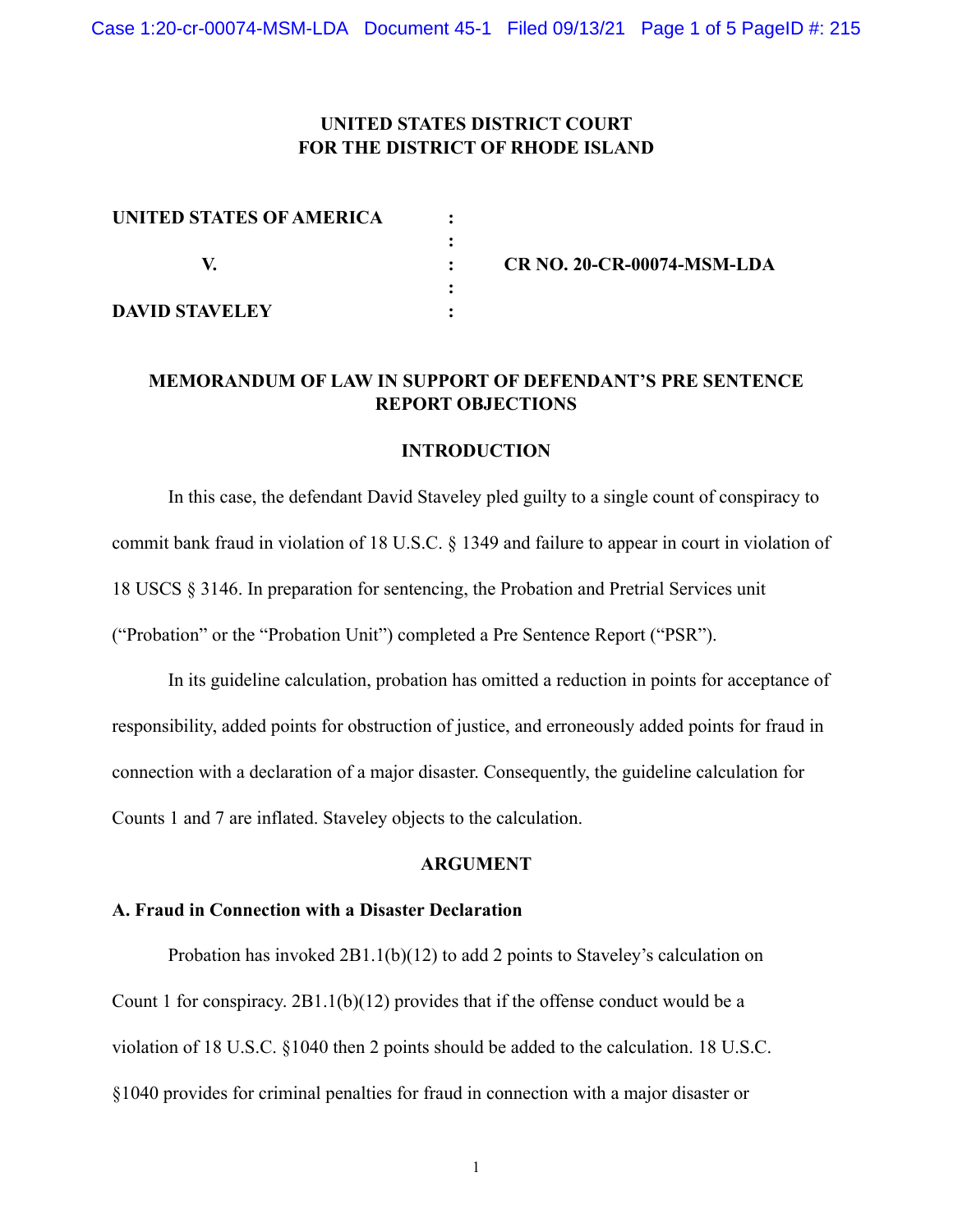emergency declaration pursuant to the "Robert T. Stafford Disaster Relief and Emergency Assistance Act" 42 U.S.C. 5170 and 42 U.S.C. 5191.

However, Staveley's conspiracy charge is related to the Paycheck Protection Program ("PPP Program") established by the CARES Act. See, "CARES Act" located at <https://www.congress.gov/116/bills/hr748/BILLS-116hr748enr.pdf>(last visited September 11, 2021). The CARES Act is an omnibus legislative act that created the PPP program by amending 15 U.S.C. §636, a statute related to the Small Business Administration and business loans. 15 U.S.C. §636 confers upon the administrator of the Small Business Administration the power to authorize a variety of loans, including PPP loans. Although it is true the PPP program was established as a political response to the COVID pandemic, it is not legally connected to the either 42 U.S.C. 5170 and 42 U.S.C. 5191. See generally, 15 U.S.C. §636. Therefore PPP fraud is not the same as fraud involving a disaster declaration under 42 U.S.C. 5170 and 42 U.S.C. 5191. Accordingly, the addition of two points under  $2B1.1(b)(12)$  is error.

### **b. Obstruction of Justice**

In paragraphs 29 and 38 of the PSR, Probation has indicated that 2 points should be added to the guideline calculation for the conspiracy count for obstruction of justice. Probation cites to section 3C1.1 of the Guideline Manual ("manual") in support of the addition. Presumedly, the inclusion of points for obstruction stems from Staveley's failure to appear for his scheduled court date.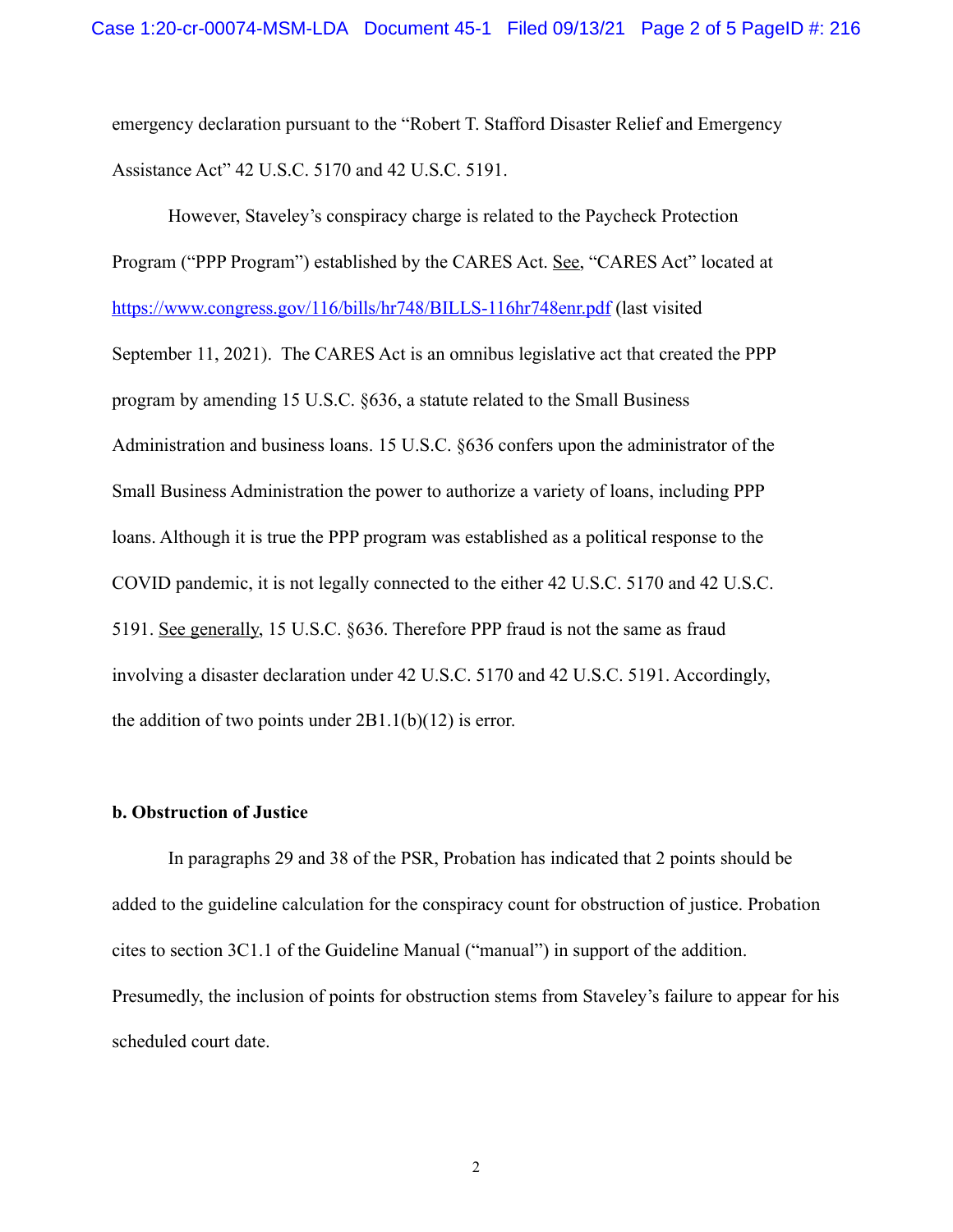3C1.1 states:

"If (1) the defendant willfully obstructed or impeded, or attempted to obstruct or impede, the administration of justice with respect to the investigation, prosecution, or sentencing of the instant offense of conviction, and (2) the obstructive conduct related to (A) the defendant's offense of conviction and any relevant conduct; or (B) a closely related offense, increase the offense level by 2 levels."

The application notes for §3C1.1 state that there is no precise definition of obstructive conduct. It does however indicate that escape or failure to appear *could* qualify as obstructive conduct in certain cases. Id.

In this case, it is unfair to assign obstruction points to the conspiracy count because Staveley has been charged with failure to appear in Count 7. He will be sentenced on Count 7 and his offense conduct will be addressed under that count. Although the guidelines allow for assignment of obstruction points to the conspiracy count even in the face of a separate charge that is directly connected to the behavior, it strains logic and basic fairness to do so.

Staveley will answer for his flight when he is sentenced on Count 7. Adding points to the conspiracy count for the same conduct is simply piling on. Effectively it has the effect of punishing the same conduct twice and is manifestly unjust.

#### **C. Acceptance of Responsibility**

In paragraphs 30 and 48, Probation has not credited Staveley with 3 points for acceptance of responsibility. Staveley has pled guilty and stands before the Court for sentencing. He has clearly accepted responsibility because he has pled guilty. Further, the government has agreed to recommend the adjustment as part of its plea bargain obligations. Based on his guilty plea and

3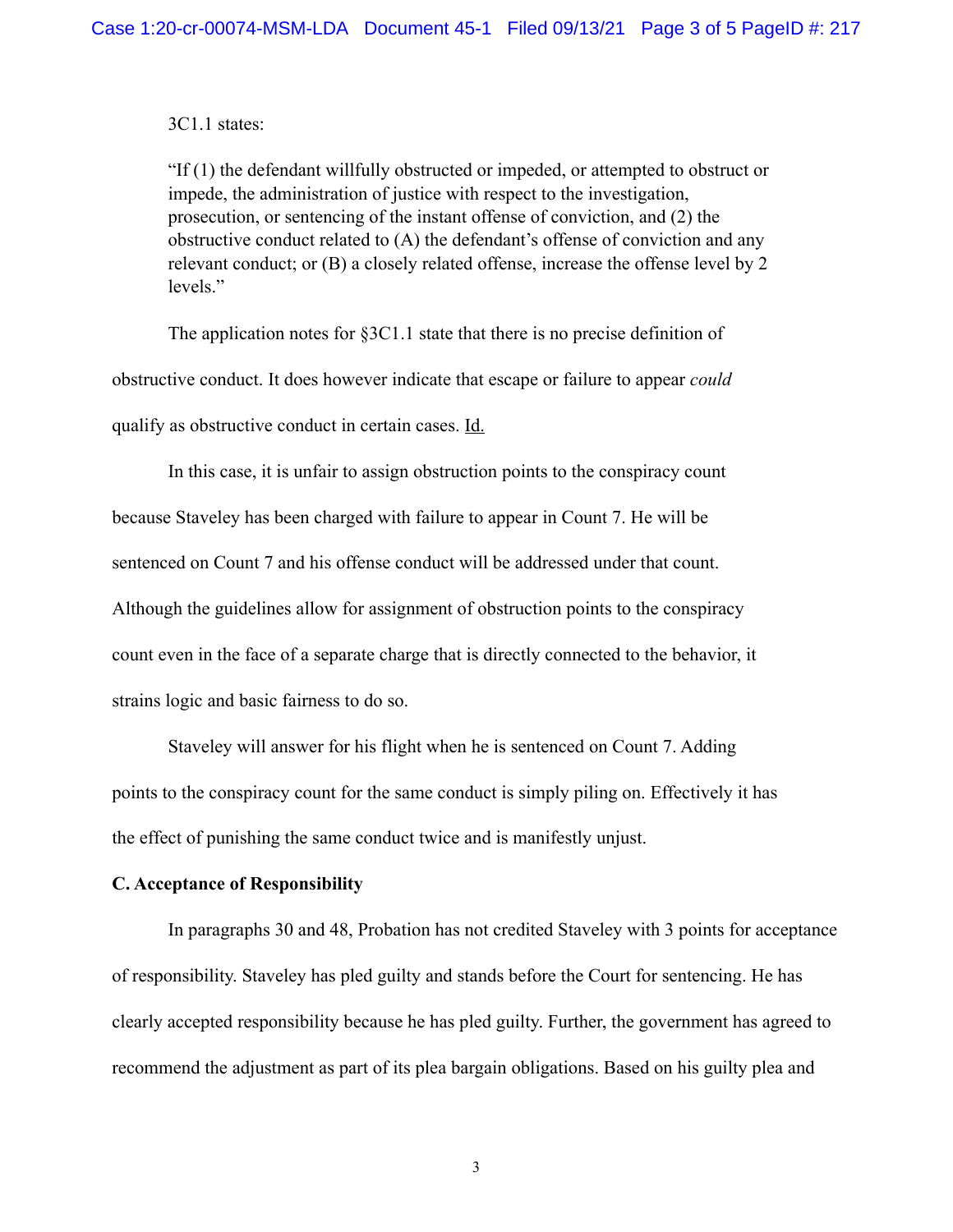the acknowledgment of the government that he has accepted responsibility, the Court should include the points in its guideline calculation.

§3E1.1 of the Guidelines governs the issue of acceptance of responsibility. It provides for a 2 point reduction if the defendant "clearly demonstrates acceptance of responsibility for his offense." Id. Additionally, the manual allows a 1 point reduction for a defendant with an offense level over 16 whose guilty plea saves the government the effort of preparing for trial. Id.

Probation has denied the credit based on the application notes 3 and 4. "A defendant who enters a guilty plea is not entitled to an adjustment under this section as a matter of right." See, §3E1.1 application note 3. "[evidence of acceptance] may be outweighed by conduct of the defendant that is inconsistent with such acceptance of responsibility." Id. Further, note 4 states that an obstruction enhancement under §3C1.1 "ordinarily indicates that the defendant has not accepted responsibility for his criminal conduct." See, §3E1.1 application note 4.

However, these provisions are only guidelines and are intended to be thoughtfully applied to the case at hand. Staveley has accepted responsibility for his flight through his guilty plea to that conduct. Probation's interpretation of §3E1.1 essentially precludes recognition for taking responsibility through a guilty plea for *any* escape charge. This is not the intent of the Sentencing Commission. The plain language of §3E1.1 clearly clearly calls for a thoughtful and nuanced application of the guideline and not the rigid and formulaic application that Probation has done here.

### **CONCLUSION**

In accordance with the reasoning and argument *supra*, the Defendant respectfully objects

4